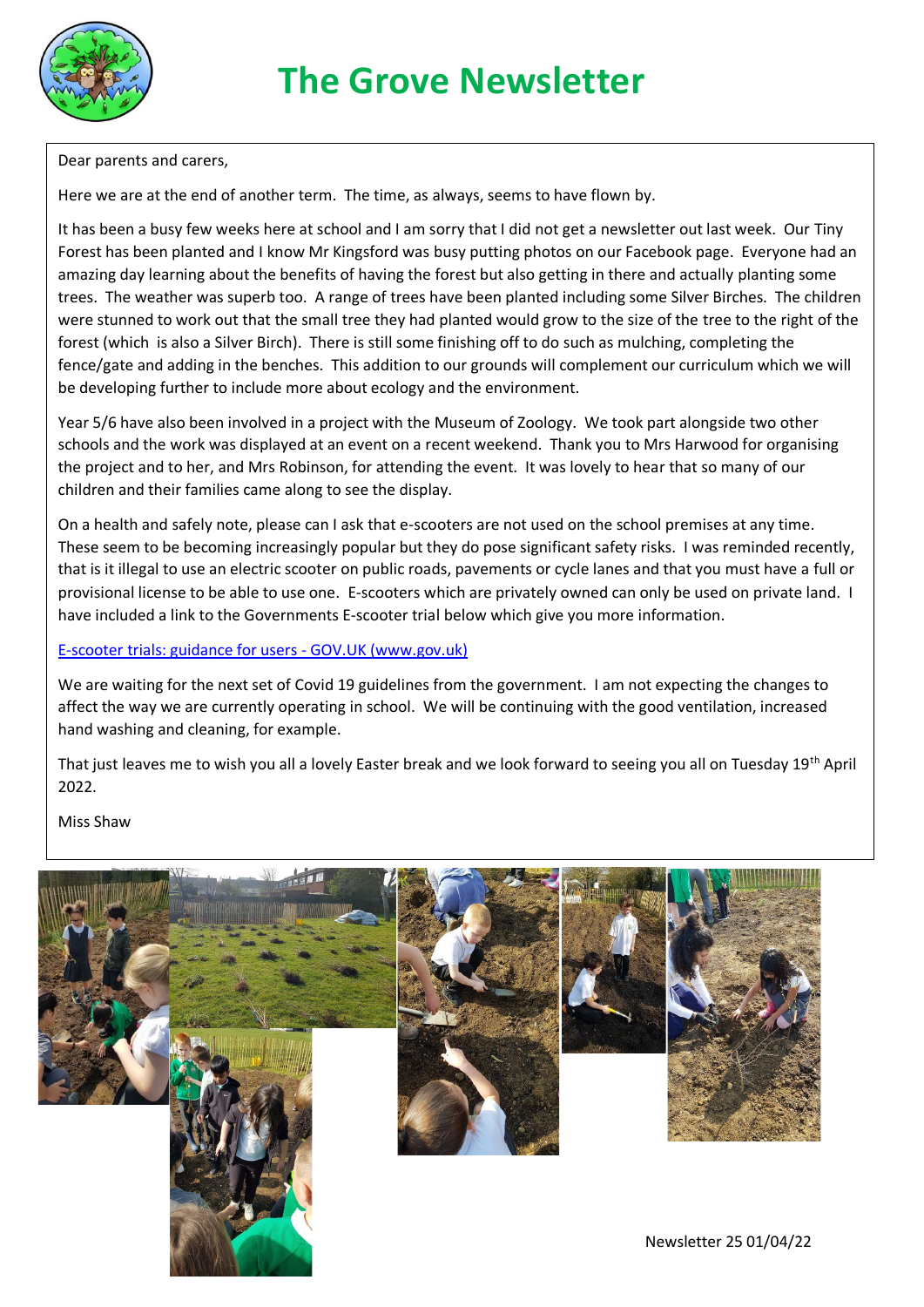

## **The Grove Newsletter**



| <b>Class Name</b>   | % attendance from Monday 21 <sup>st</sup> March to Friday 1 <sup>st</sup> April |
|---------------------|---------------------------------------------------------------------------------|
|                     | 2022                                                                            |
| The Aviary          | 70%                                                                             |
| <b>Gosling</b>      | 95%                                                                             |
| Wren                | 94%                                                                             |
| Ostrich             | 90%                                                                             |
| Kookaburra          | 89%                                                                             |
| Flamingo            | 84%                                                                             |
| Woodpecker          | 91%                                                                             |
| Toucan              | 94%                                                                             |
| Hummingbird         | 89%                                                                             |
| <b>Whole School</b> | 90%                                                                             |